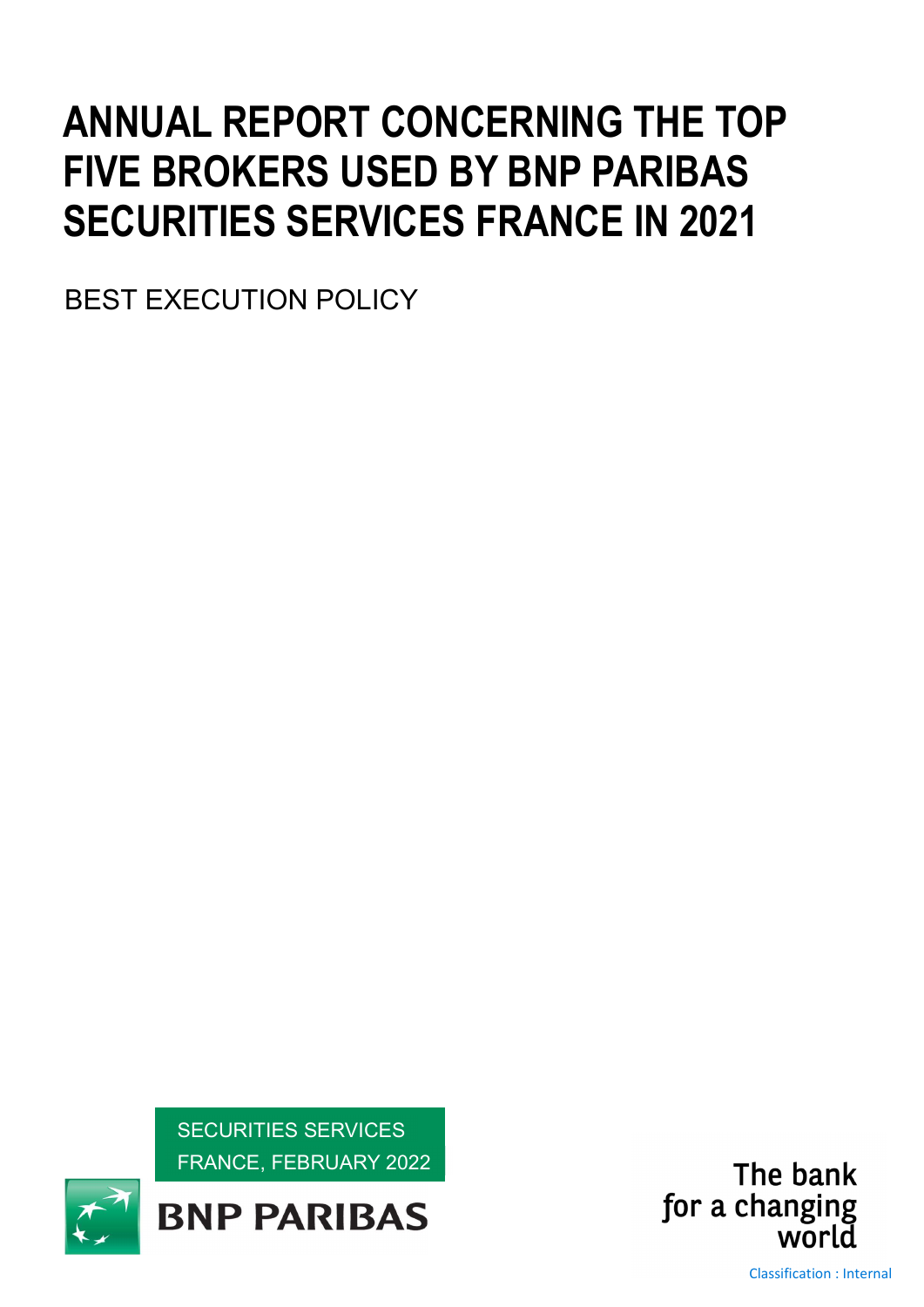## TOP FIVE BROKERS AND BEST EXECUTION POLICY

| 1.  |  |
|-----|--|
| 1.1 |  |
| 1.2 |  |
|     |  |
| 1.4 |  |
|     |  |
| 21  |  |
| 22  |  |
| 2.3 |  |
|     |  |

Regulatory source: AMF Position – Recommendation n° 2014-07 – Best Execution Guide

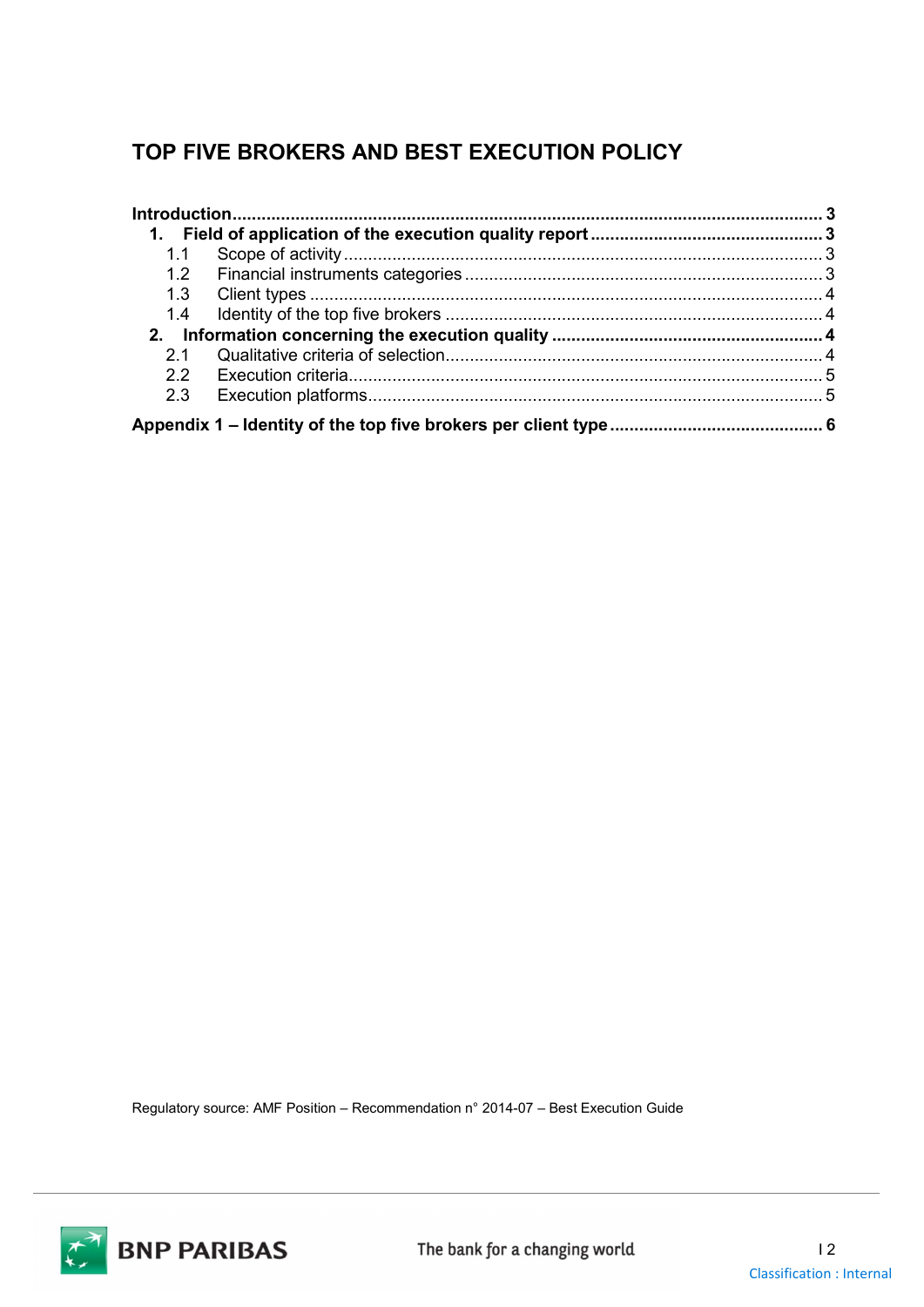## Introduction

The directive 2014/65/UE of the European Parliament and Council dated May 15th 2014 regarding financial instruments' markets (MIFID II) has implemented a legal obligation for best execution of orders. Therefore, entities belonging to BNP Paribas must publish once per year information related to the identity of execution platforms and to the execution quality.

The orders received from shareholders holding pure registered shares are in theory not in the MIFID II scope and thus not subject to this obligation. Nevertheless, the French markets regulator, AMF, has required from issuers agents to fulfil that duty of transparency on a « Best Effort » basis.

To ensure the best transparency to pure registered shareholders about the execution of their orders, BNP Paribas Securities Services, in its quality of issuer's agent and operator of services of « receipt and transfer of orders » (hereafter RTO), provides this report,

It has the obligation to establish for each category of financial instruments (as defined in MIFID II), the ranking of the five first brokers in terms of volume of transactions through which client orders have been executed during the previous year as well as summary information on the execution quality obtained.

This report including its annual update are available on BNP Paribas Securities Services' website (https://securities.cib.bnpparibas/regulatory-disclosures-publications/markets-infinancial-instrument-directive-ii-mifid-ii/).

## 1. Field of application of the execution quality report

#### 1.1 Scope of activity

This report is for pure registered shareholders entered in issuers' register operated by BNP Paribas Securities Services acting as agent. This activity named Corporate Trust Operations ("CTO") is related to BNP Paribas Securities Services as pure registered shareholders entered in issuers' register. Thus this activity is different from other activities performed by BNP Paribas Securities Services and for which other legal qualities are required (investment services provider (e.g. "ISP"), custodian, and so on).

#### 1.2 Financial instruments categories

Financial instruments operated by BNP Paribas Securities Services for RTO in the framework of 2021 CTO activity are financial instruments as defined by MIFID II and so pure registered shares.

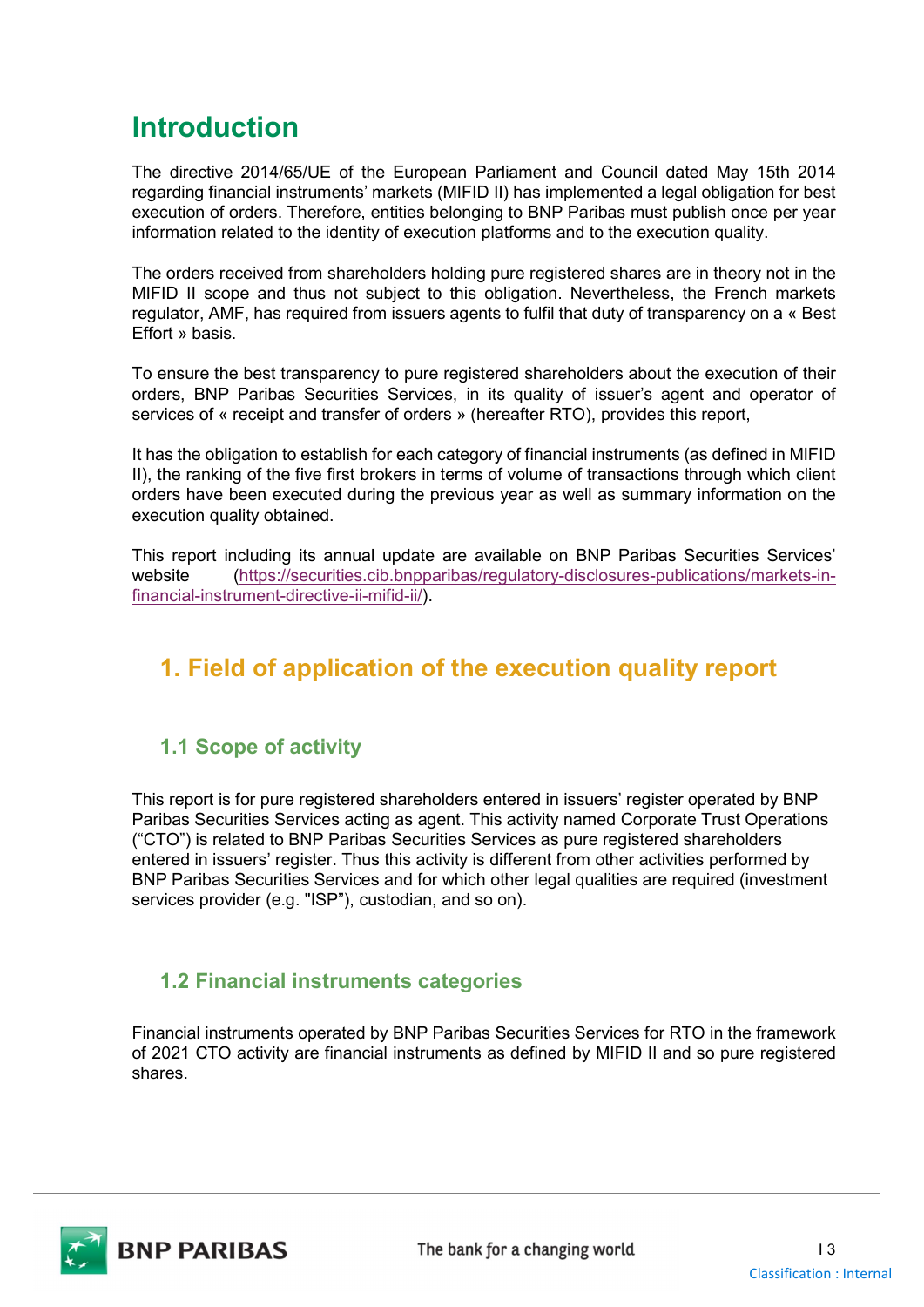#### 1.3 Client types

Orders transiting through BNP Paribas Securities Services come from professional and nonprofessional clients, being pure registered shareholders entered in issuers' register. BNP Paribas Securities Services takes appropriates measures to instruct without favouring one customer category over another in the case of identical orders.

#### 1.4 Identity of the top five brokers

In appendix 1 the identity of the top five brokers is revealed in terms of trading volumes on which they have executed client orders by client type and this for each financial instrument liquidity level.

## 2. Information concerning the execution quality

BNP Paribas Securities Services does not directly execute orders on the market but transfers them to brokers. Therefore, a « Best selection » policy has been defined and its objective is to cover the terms of the selection of its intermediaries.

Thereby, when transmitting orders, BNP Paribas Securities Services ensures that the selected intermediary is bound by an obligation of « Best execution »:

- Either because the intermediary is an entity itself subject to such an obligation and has agreed to consider BNP Paribas Securities as its client, professional or nonprofessional
- Or because the intermediary legally committed to comply totally or partially with the « Best execution » requirements.

Intermediaries thus selected shall enable BNP Paribas Securities Services to comply with the obligation to obtain the best possible result for its clients.

#### 2.1 Qualitative criteria of selection

Qualitative criteria specified below are a pre-requisite for BNP Paribas Securities Services in selecting its intermediaries. Those intermediaries are compliant with the BNPParibas Group's procedures and subject to an annual review based on:

- **Experience**
- Reputation
- Financial solvency

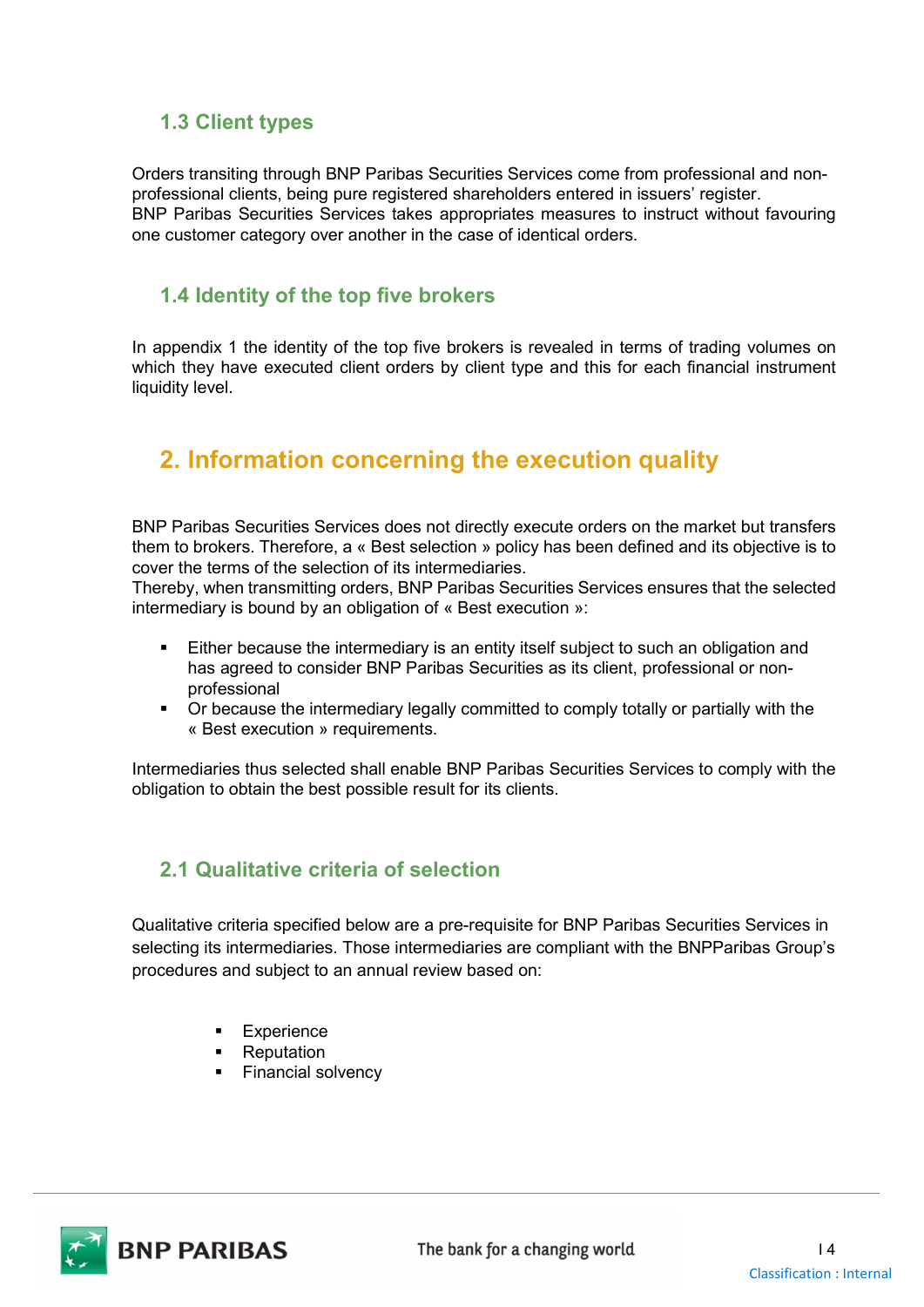#### 2.2 Execution criteria

The intermediaries that meet the qualitative criteria must also be able to implement execution criteria which are listed below. Indeed, BNP Paribas Securities Services considers that, with respect to the scope of the activities concerned (client characteristics, financial instruments and orders executed), these criteria enable it to obtain the best possible result for its clients.

Criteria in decreasing level of importance are:

- **Global cost**
- Speed and execution reliability
- **Probability of execution and settlement**
- **Size and volume**
- **Type of order and any other matter regarding the execution of orders.**

#### 2.3 Execution platforms

Intermediaries provide the list of the different execution locations that they will have themselves selected, in order to ensure that they do not deprive themselves of the global offer available and to be always in position to obtain, from its intermediaries the best possible result for its clients.

It should be noted that BNP Paribas Securities Services is not closely linked to the execution platforms used. It is does not have a conflict of interest with the latter and does not hold a participation. BNP Paribas Securities Services has not concluded any particular agreement with the execution platforms used by the intermediaries, nor discount, rebate or non-monetary benefit.

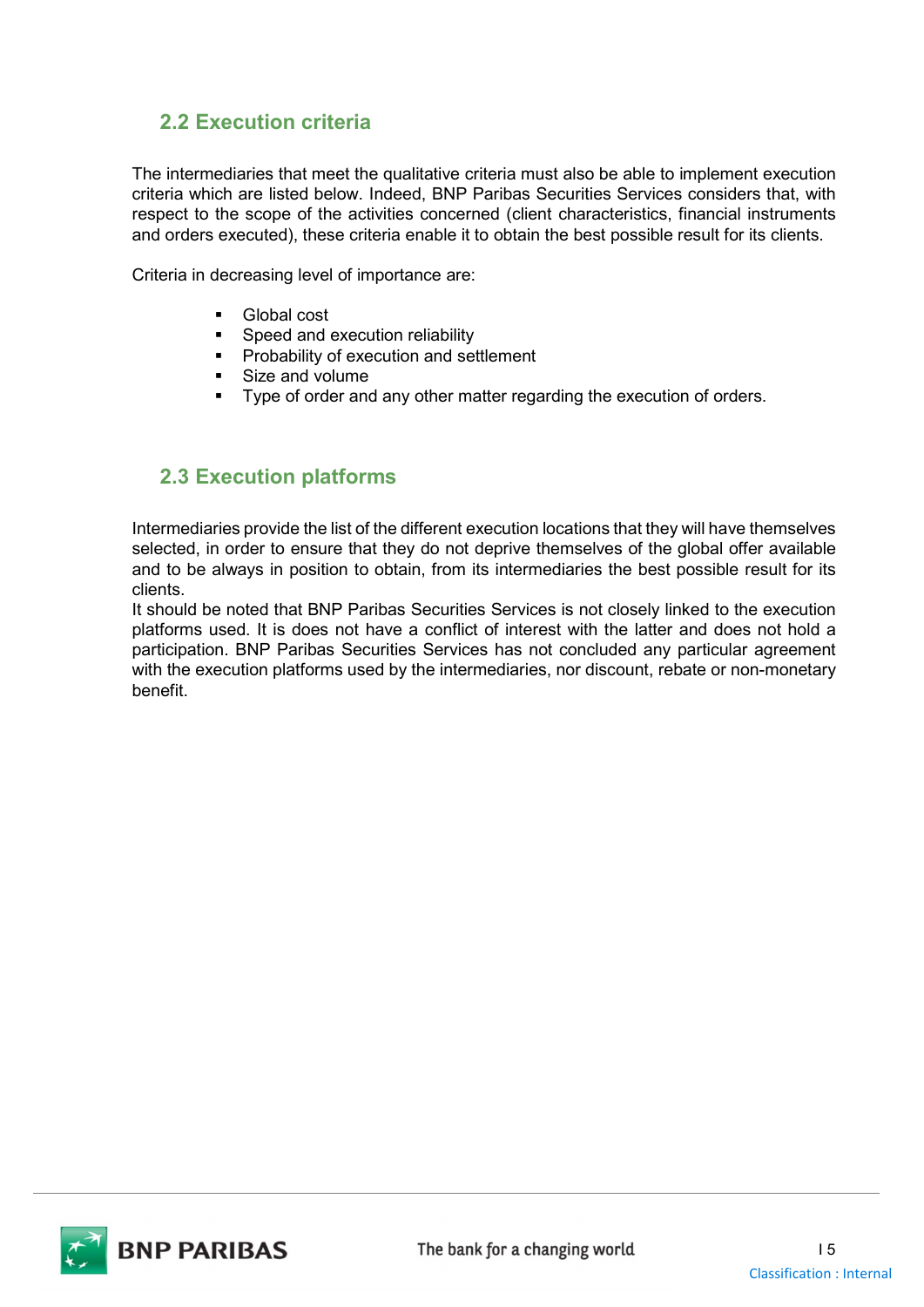### Appendix 1 – Identity of the top five brokers per client type

|                                                                                    |                                   |                                                | Appendix 1 – Identity of the top five brokers per client type   |            |                                                              |                        |
|------------------------------------------------------------------------------------|-----------------------------------|------------------------------------------------|-----------------------------------------------------------------|------------|--------------------------------------------------------------|------------------------|
|                                                                                    |                                   |                                                |                                                                 |            |                                                              |                        |
|                                                                                    |                                   |                                                |                                                                 |            |                                                              |                        |
| Non-professional clients                                                           |                                   |                                                |                                                                 |            |                                                              |                        |
|                                                                                    |                                   |                                                |                                                                 |            |                                                              |                        |
|                                                                                    |                                   |                                                |                                                                 |            |                                                              |                        |
| <b>Class of Instrument: Equity</b>                                                 | 2021                              | <b>GLOBAL</b>                                  |                                                                 |            |                                                              |                        |
|                                                                                    |                                   | Proportion of volume                           |                                                                 |            |                                                              |                        |
| TOP 5 Venues ranked in terms of                                                    | Name of Top 5                     | traded as a percentage of                      | Proportion of orders traded as                                  | Percentage |                                                              | Percentage Percentage  |
| volumes (LEI codes)                                                                | <b>Venues</b>                     | total in that class (Gross                     | a percentage of total in that                                   | of passive | of agressive of directed                                     |                        |
|                                                                                    |                                   | amts) in % of K€                               | class (nr of orders) in %                                       | orders     | orders                                                       | orders                 |
| 9695002I9DJHZ3449O66                                                               | ODDO BHF                          | 63,59%                                         | 69,46% NA                                                       |            | <b>NA</b>                                                    | NA                     |
| ROMUWSFPU8MPRO8K5P83                                                               | <b>BNP PARIBAS</b>                | 36,41%                                         | 30,54% NA                                                       |            | <b>NA</b>                                                    | NA                     |
| <b>TOTAL</b>                                                                       |                                   | 100,00%                                        | 100,00%                                                         |            |                                                              |                        |
| <b>Class of Instrument: Equity</b>                                                 | <b>LIQUIDITY BAND 24 &amp; 25</b> |                                                |                                                                 |            |                                                              |                        |
| Notification if <1 average trade per business day in the previous year (Y/N)       |                                   |                                                | $\mathsf{N}$                                                    |            |                                                              |                        |
|                                                                                    |                                   |                                                |                                                                 |            |                                                              |                        |
|                                                                                    |                                   | Proportion of volume                           | Proportion of orders traded as                                  |            | Percentage Percentage Percentage                             |                        |
| TOP 5 Venues ranked in terms of                                                    | Name of Top 5<br><b>Venues</b>    | traded as a percentage of                      | a percentage of total in that                                   | of passive | of agressive of directed                                     |                        |
| volumes (LEI codes)                                                                |                                   | total in that class (Gross<br>amts) in % of K€ | class (nr of orders) in %                                       | orders     | orders                                                       | orders                 |
|                                                                                    |                                   |                                                |                                                                 |            |                                                              |                        |
| 969500219DJHZ3449O66                                                               | ODDO BHF                          | 62,95%                                         | 69,51% NA                                                       |            | <b>NA</b>                                                    | <b>NA</b>              |
| ROMUWSFPU8MPRO8K5P83                                                               | <b>BNP PARIBAS</b>                | 37,05%                                         | 30,49% NA                                                       |            | <b>NA</b>                                                    | <b>NA</b>              |
| <b>TOTAL</b>                                                                       |                                   | 100,00%                                        | 100,00%                                                         |            |                                                              |                        |
| <b>Class of Instrument: Equity</b>                                                 | <b>LIQUIDITY BAND 22 &amp; 23</b> |                                                |                                                                 |            |                                                              |                        |
| Notification if $\leq 1$ average trade per business day in the previous year (Y/N) |                                   |                                                | N                                                               |            |                                                              |                        |
|                                                                                    |                                   | Proportion of volume                           |                                                                 |            |                                                              |                        |
| TOP 5 Venues ranked in terms of                                                    | Name of Top 5                     | traded as a percentage of                      | Proportion of orders traded as<br>a percentage of total in that |            | Percentage Percentage Percentage<br>of agressive of directed |                        |
| volumes (LEI codes)                                                                | Venues                            | total in that class (Gross                     | class (nr of orders) in %                                       | of passive |                                                              |                        |
|                                                                                    |                                   | amts) in % of K€                               |                                                                 | orders     | orders                                                       | orders                 |
| 969500219DJHZ3449O66                                                               | <b>ODDO BHF</b>                   | 66,33%                                         | 67,50% NA                                                       |            | <b>NA</b>                                                    | <b>NA</b>              |
| ROMUWSFPU8MPRO8K5P83                                                               | <b>BNP PARIBAS</b>                | 33,67%                                         | 32,50% NA                                                       |            | <b>NA</b>                                                    | <b>NA</b>              |
| TOTAL                                                                              |                                   | 100,00%                                        | 100,00%                                                         |            |                                                              |                        |
| <b>Class of Instrument: Equity</b>                                                 | <b>LIQUIDITY BAND 20 &amp; 21</b> |                                                |                                                                 |            |                                                              |                        |
| Notification if <1 average trade per business day in the previous year (Y/N)       |                                   |                                                | ${\sf N}$                                                       |            |                                                              |                        |
|                                                                                    |                                   |                                                |                                                                 |            |                                                              |                        |
|                                                                                    |                                   | Proportion of volume                           | Proportion of orders traded as                                  | Percentage |                                                              | Percentage Percentage  |
| TOP 5 Venues ranked in terms of                                                    | Name of Top 5                     | traded as a percentage of                      | a percentage of total in that                                   | of passive | of agressive of directed                                     |                        |
| volumes (LEI codes)                                                                | Venues                            | total in that class (Gross                     | class (nr of orders) in %                                       | orders     | orders                                                       | orders                 |
|                                                                                    |                                   | amts) in % of K€                               |                                                                 |            |                                                              |                        |
| 969500219DJHZ3449O66                                                               | <b>ODDO BHF</b>                   | 81,71%                                         | 75,78% NA                                                       |            | <b>NA</b>                                                    | <b>NA</b>              |
| ROMUWSFPU8MPRO8K5P83                                                               | <b>BNP PARIBAS</b>                | 18,29%                                         | 24,22% NA                                                       |            | <b>NA</b>                                                    | <b>NA</b>              |
| TOTAL                                                                              |                                   | 100,00%                                        | 100,00%                                                         |            |                                                              |                        |
|                                                                                    | <b>NO LIQUIDITY BAND</b>          |                                                |                                                                 |            |                                                              |                        |
| <b>Class of Instrument: Equity</b>                                                 |                                   |                                                | N                                                               |            |                                                              |                        |
| Notification if <1 average trade per business day in the previous year (Y/N)       |                                   |                                                |                                                                 |            |                                                              |                        |
|                                                                                    |                                   | Proportion of volume                           |                                                                 | Percentage | Percentage Percentage                                        |                        |
| TOP 5 Venues ranked in terms of                                                    | Name of Top 5                     | traded as a percentage of                      | Proportion of orders traded as                                  |            |                                                              |                        |
| volumes (LEI codes)                                                                | Venues                            | total in that class (Gross                     | a percentage of total in that                                   |            | of passive of agressive of directed                          |                        |
|                                                                                    |                                   | amts) in % of K€                               | class (nr of orders) in %                                       | orders     | orders                                                       | orders                 |
|                                                                                    |                                   |                                                |                                                                 |            |                                                              |                        |
| 969500219DJHZ3449O66<br>ROMUWSFPU8MPRO8K5P83                                       | ODDO BHF<br><b>BNP PARIBAS</b>    | 68,68%<br>31,32%                               | 66,58% NA<br>33,42% NA                                          |            | <b>NA</b><br><b>NA</b>                                       | <b>NA</b><br><b>NA</b> |